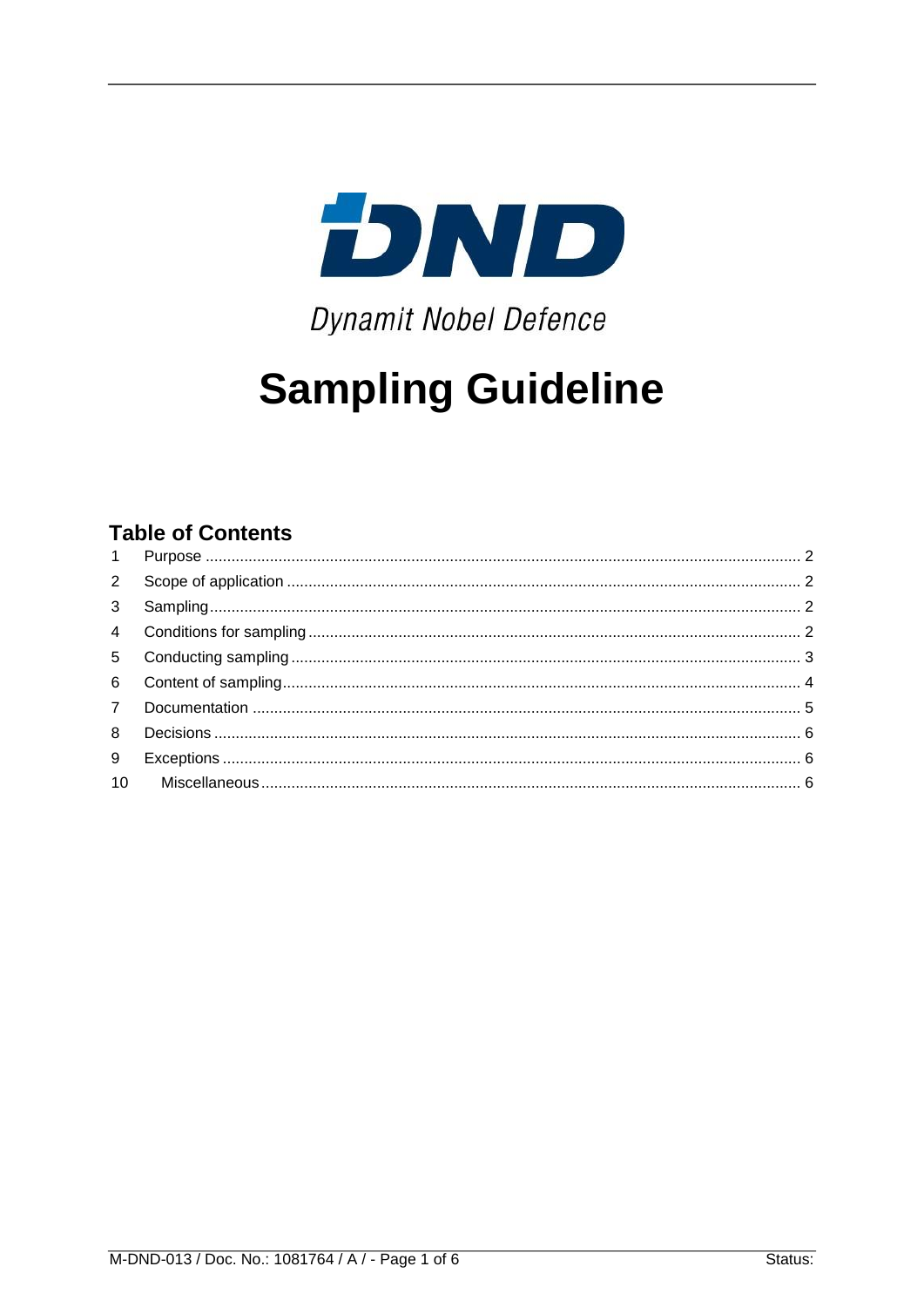## <span id="page-1-0"></span>**1 Purpose**

The initial sample inspection is intended to confirm that the parts manufactured under production conditions by the supplier comply with all requirements and specifications.

This guideline ensures that the documents and procedures required for sampling are sufficiently extensive and follow the chronological order.

Possible sources of error should be identified and appropriate corrective measures initiated before the start of series production. A uniform and detailed procedure is therefore necessary to perform sampling.

# <span id="page-1-1"></span>**2 Scope of application**

This guideline applies to all suppliers of production materials and trade goods.

# <span id="page-1-2"></span>**3 Sampling**

Sampling must always be carried out before the start of series production and when changes are made, in accordance with VDA Volume 2 (production process and product approval process (PPF)). Sampling must always be carried out in the following cases:

- New part based on drawing
- Requalification (new sampling)
- Technical change resulting in an increment of the revision status of a specification or drawing
- Relocation of production or individual machines
- Changes to the manufacturing procedure or process
- After a correction has been made due to a complaint about moulded parts
- Change of supplier (exception: catalogue parts) Changes to purchased parts
- The use of new, modified or replacement tools
- The component was last produced more than 24 months ago The list is not exhaustive.

In case of doubt, sampling must be agreed with DND.

Deliveries of raw material are not subject to initial sampling. For deliveries of material, the supplier must ensure that the delivered material can be traced via batch numbers or delivery note numbers. The supplier must generally include the corresponding DIN EN 10204 acceptance test certificate with the delivery.

## <span id="page-1-3"></span>**4 Conditions for sampling**

As far as possible, the sample parts must be produced under series production conditions. Deviations from this must be indicated in the initial sample inspection report (ISIR/PPAP).

Any missing, incomplete or defective initial sample documentation shall result in a negative supplier evaluation. Initial samples without complete documentation or without order reference are not processed and are returned to the supplier at the supplier's expense.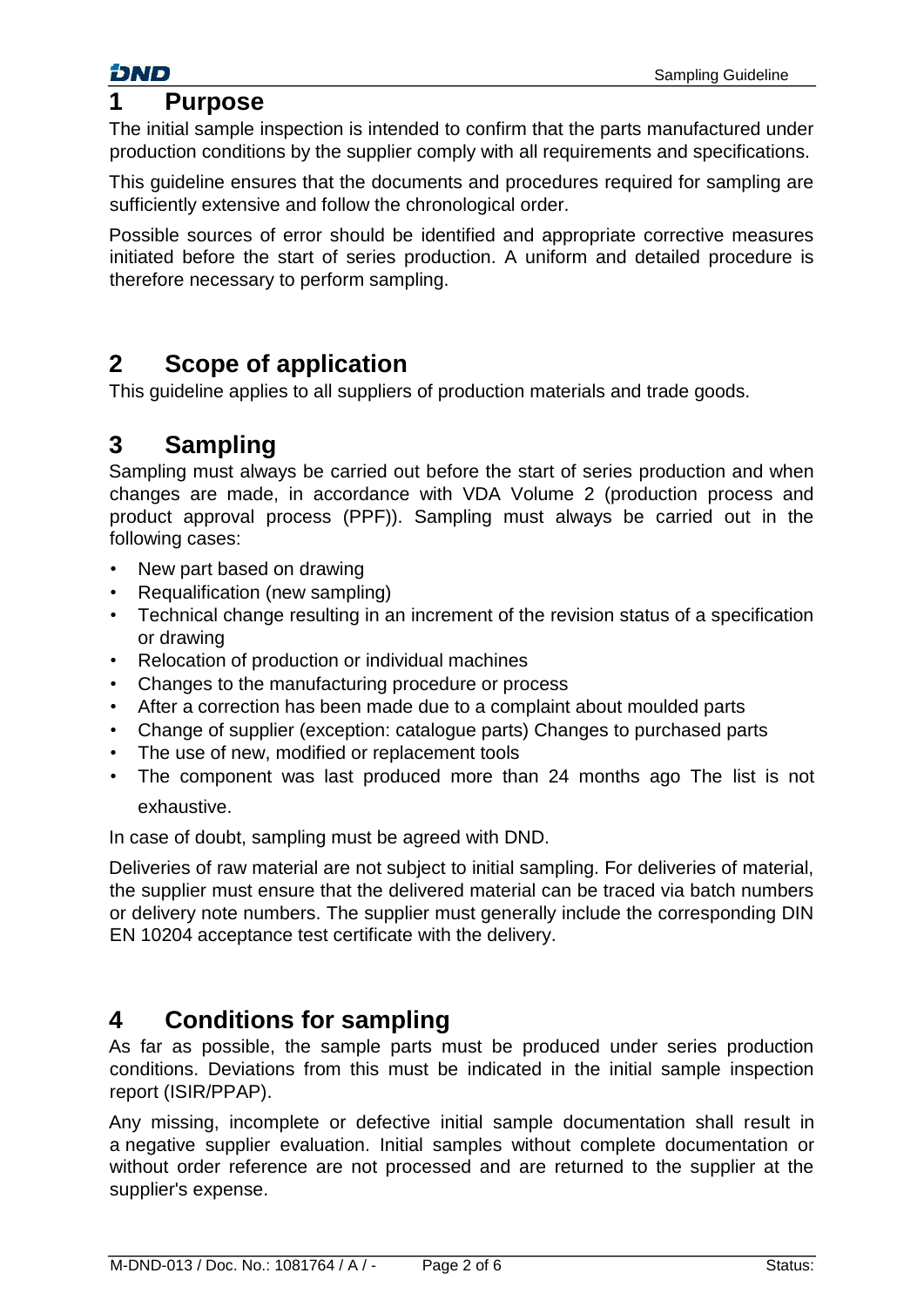# <span id="page-2-0"></span>**5 Conducting sampling**

The supplier must use suitable and calibrated test equipment that can be used to check the parts for conformity with the given specifications.

Characteristics that cannot be inspected by the supplier itself must either be confirmed by an inspection certificate from the upstream supplier or verified via inspections by external inspection bodies.

Responsibility remains with the supplier in all cases.

The supplier undertakes to carry out the tests in accordance with the agreed specifications and to document all characteristics individually with TARGET and ACTUAL values.

It must be possible to assign the actual values to the sample parts. Actual values that lie outside the permissible deviations must be marked.

### **5.1 Initial sampling**

The forms as specified in VDA Volume 2 or as required specifically in the purchase order are to be used for sampling. The cover sheet of the initial sample inspection report must be completed in full (article No., designation, index, date, revision status, tool No., number of cavities, production machine/line, etc.).

During the initial sample measurement, all items/characteristics of the DND drawing and of the standards, order specifications and specifications given on the drawing must be measured/checked and confirmed on all points. For sampling of assemblies, all items of the BOM must be listed with the current index and date and presented accordingly. All components of the assembly must be presented with an ISIR (any subcontractors must be named).

For products of the supplier's own design, the supplier must sample the assembly and present it to DND. Initial sampling must also be carried out for the individual parts and, where appropriate, for the sub-assemblies. DND must be granted access to this documentation as required.

### **5.2 Correction or change sampling**

For correction or change sampling, only the characteristics/specifications that are affected by the correction/change and the primary functional features and the functional features must be presented. The item numbers from the first ISIR must be retained in the correction or change sampling.

Changes to the production process may only be made with the written approval of DND. The extent of sampling required for the process change must be agreed with DND. The supplier is obliged to notify DND of the above changes.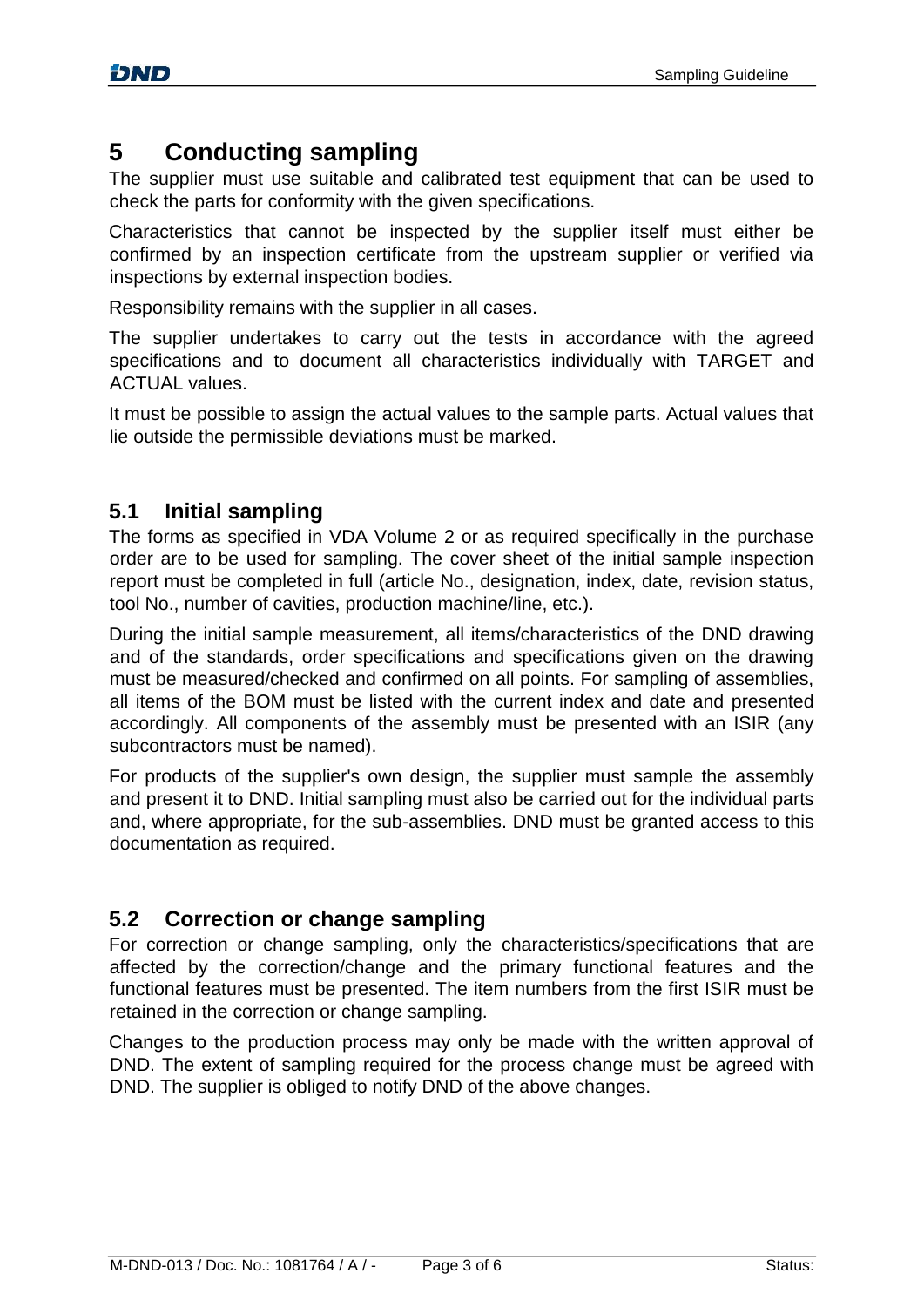# <span id="page-3-0"></span>**6 Content of sampling**

| <b>Material</b>   | <b>Requirement</b>                                                                                                                 |
|-------------------|------------------------------------------------------------------------------------------------------------------------------------|
| Plastic           | Safety data sheet according to 91/155/ECC, data sheet,<br>process parameters, product information sheet                            |
| Metal             | Test certificate of the material supplier (min. DIN EN<br>10204 - 3.1), stating the mechanical properties and<br>chemical analysis |
| <b>Elastomers</b> | Safety data sheet according to 91/155/ECC, hardness,<br>compression set etc. according to drawing specification                    |

#### **6.1 Material-specific data**

### **6.2 Data regarding the production process**

| <b>Production process</b> | <b>Requirements</b>                                                                                                                                                                                                                            |
|---------------------------|------------------------------------------------------------------------------------------------------------------------------------------------------------------------------------------------------------------------------------------------|
| <b>Surfaces</b>           | Factory certificate according to DIN EN 10204, 2.2, actual<br>values of the layer thickness(s) (measurement report),<br>results of the resistance test(s) (complete verification of<br>the requirements from the standards/customer standards) |
| Heat treatment            | Hardness, hardening depth, structural condition according<br>to drawing, test certificate including documentation of the<br>test centre on the test specimen                                                                                   |

### **6.3 Statistical process capability for special characteristics**

In the case of SPC characteristics according to drawings and/or requirements from delivery specifications, the following data must be submitted with the sampling:

- at least 50 individual values (per cavity) with target value and tolerance
- Xbar-S chart, CmK,  $\geq 1.67$  / Ppk / Cpk  $\geq 1.67$
- Measuring equipment used

### **6.4 Number of samples**

A minimum of 5 parts or 5 shots must be provided for sampling. Deviations from this number must be agreed and documented in advance with supplier management.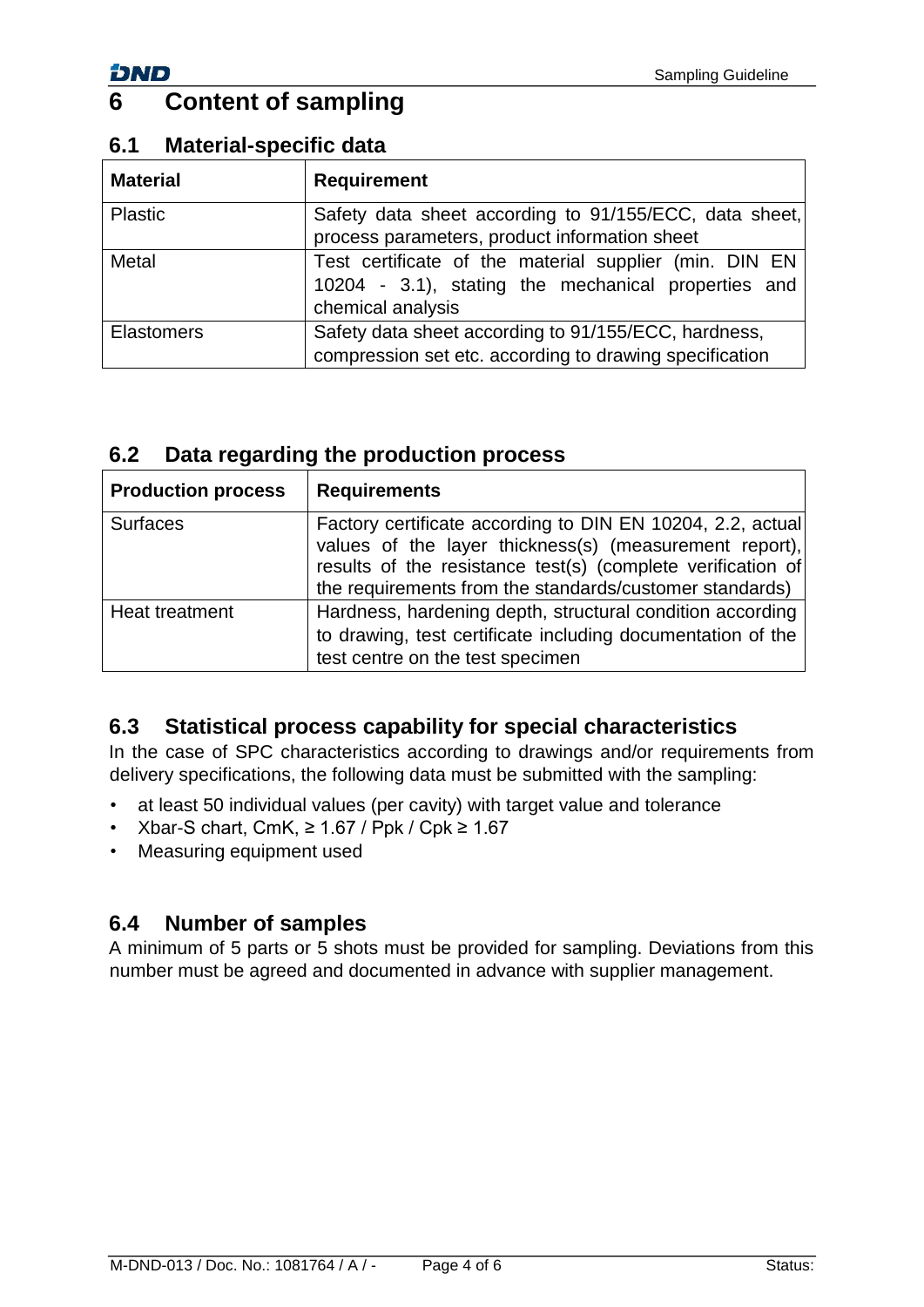### <span id="page-4-0"></span>**7 Documentation**

Different levels of documentation are required, according to the following table:

| Level 1 | Level <sub>2</sub> | Level 3 | <b>Requirements</b>                                                                                                                          |
|---------|--------------------|---------|----------------------------------------------------------------------------------------------------------------------------------------------|
| X       | X                  | X       | <b>ISIR cover sheet</b>                                                                                                                      |
| X       | X                  | X       | Test results (e.g. dimension, function, material)                                                                                            |
| X       | X                  | X       | Material test certificate                                                                                                                    |
|         |                    | X       | Process capability (for weighted characteristics)                                                                                            |
| X       | X                  | X       | Sample (scope according to agreement)                                                                                                        |
|         | X                  | X       | Documents (drawings, specifications, etc.)                                                                                                   |
|         |                    | X       | <b>FMEA</b><br>(only for inspection - document is kept by<br>the supplier)                                                                   |
|         | X                  | X       | Process flow chart<br>(production and test steps)                                                                                            |
|         |                    | X       | Production control plan/control plan<br>(only for inspection - document is kept by the<br>supplier)                                          |
|         |                    | X       | Test equipment list (product-specific)                                                                                                       |
|         |                    | X       | Test equipment capability test (for<br>special characteristics)                                                                              |
| X       | X                  | X       | Confirmation of compliance with legal requirements,<br>agreed with the customer (e.g. environment,<br>if<br>safety, recycling, ethics, etc.) |

| Level | <b>Applied to:</b>                                                                                                                                                                                                                                                                                          |
|-------|-------------------------------------------------------------------------------------------------------------------------------------------------------------------------------------------------------------------------------------------------------------------------------------------------------------|
|       | Active supplier without quality problems, easy to produce components<br>in the past 2 years or simple change<br>Changes to the production process<br>After altering or repairing tools or machines<br>Sampling within a product family (one component is sampled at level 2 or<br>3, the others at level 1) |
|       | New supplier:<br>Frequent quality problems with active suppliers in the past 2 years.<br>Quality problems with similar components;<br>new products.<br>Relocation of production                                                                                                                             |
| 3     | New production process; complex<br>component<br>Special production process<br>Components with special requirements                                                                                                                                                                                          |

Alternatively, the details in the purchase order shall apply.